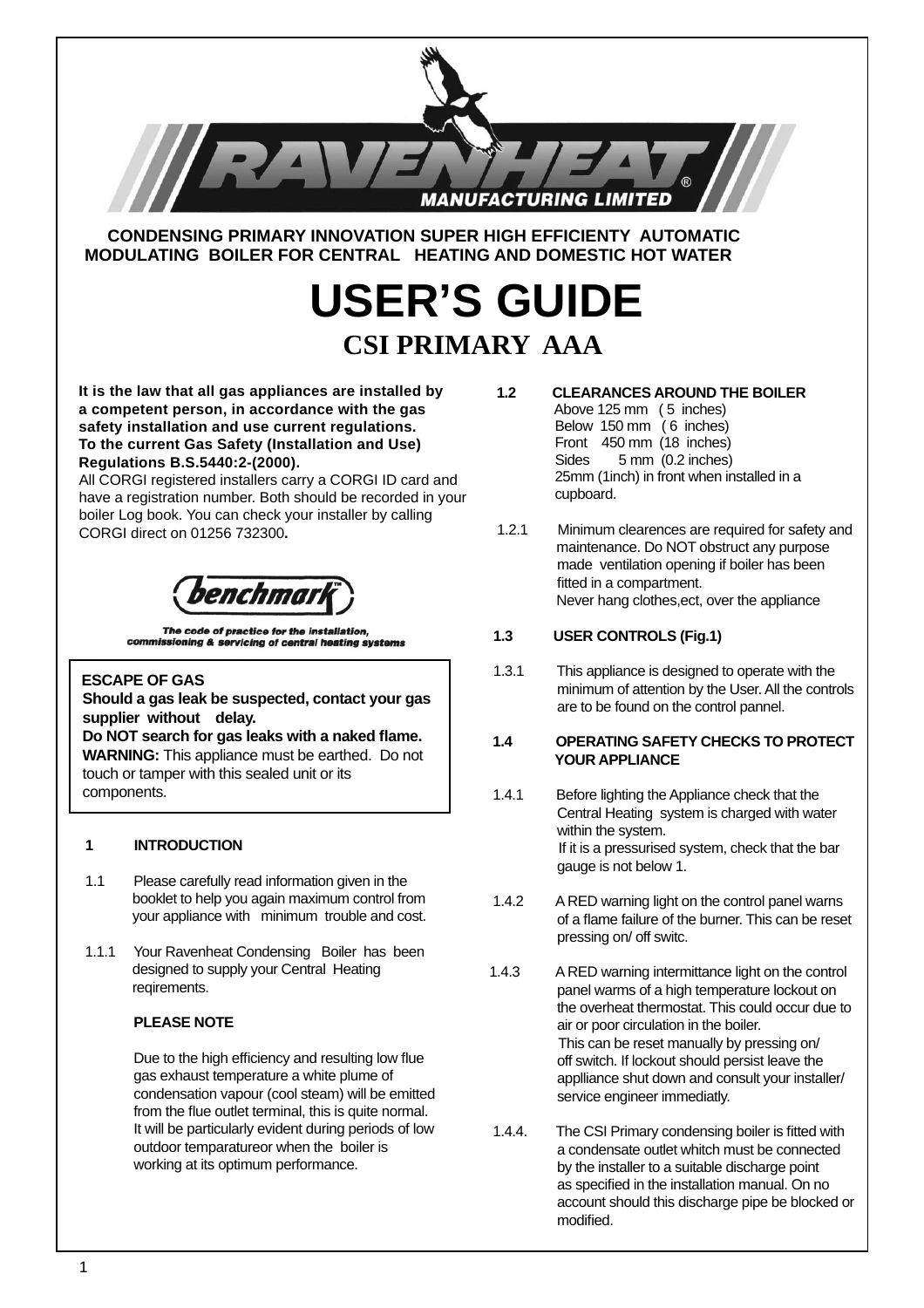## **2 OPERATING DOMESTIC HOT WATER**

2.1 Temperature of domestic hot water can be varied by djusting the water. Thermostat will control maximum temperature leaving the appliance. The knob can be set between minimum and maximum appoximately 40° to 85°. For min./ max temperature of domestic hot water it may be necessary to set external thermostat.

# **3 OPERATING HEATING AND HOT WATER**

- 3.1 Push on/ off switch in on position.
- 3.3 Switch on timeclock, adjust room stat and/or thermostatic radiator valves to high settings in case they are connected.
- 3.3 Burner will operate, temparature output of Central Heating can be adjusted by Central Heating Control Knob. The Knob can be set between minimum (40°C) and Maximum (85°C).

Adjust external controls required settings.

 The optimum thetmostat setting (condensing mode) is when the thermostat are set between 60/65°. The optimum thermostat setting for condensating heatin mode is marked by a line on the thermostat heating panel. However, consideration will need to be given to temperatures of heat required for radiators to give adequate, comfortable room temperatures.

 The overrun thermostat will keep the pump running when the boiler shuts down, so long as the temperature within the boiler is above a predetermined level.

# 3**.4 TO SHUT DOWN THE APPLIANCE**

 3.4.1 For long periods, switch on/off switch to off. For long periods switch of the on/off switch. If the appliance is to be shut down for long periods when there is a risk of freezing, then appliance should be drained . Similar refilling must be done by a competent person following approved procedure.

# **3.5 TO SHUT DOWN THE APPLIANCE**

 3.5.1 For long periods, switch on/off switch to off. For long periods switch of the on/off switch. If the appliance is to be shut down for long periods when there is a risk of freezing, then appliance should be drained . Similar refilling must be done by a competent person following approved procedure.

## **4 CLEANING OF APPLIANCE OUTER CASING**

4.1 Use a clean damp cloth. Do not use any abrasive cleaners and with a dry cloth lightly polish to protect painted surfaces. Control Panel and fixiture can be wiped with damp cloth and dried . Spray polishes must not be used on control panel surfaces or switches. Care must be taken in preventing any liquids entering the appliance.

# **5 CARE OF YOUR APPLIANCE AND SYSTEM**

5.1 Annual servicing of your appliance is required to maintain safety and efficiency of its operation. Therefore it is reccommended that the appliance is serviced at least once a year and that the whole of the Heating System be checked at the same time by a qualified installer. If it is know or suspected that a fault exists on the boiler then it MUST NOT be used untill the fault has been corrected by a COMPETENT PERSON. It is essential that the Instructions in this booklet are strictly followe for safe and economic operation of the boiler.

#### **SERVICING SHOULD BE CARRIED OUT BY A QUALIFIED INSTALLER.**

 **Ravenheat Manufacturing Ltd Chartists Way , Morley , Leeds LS 27 9ET.**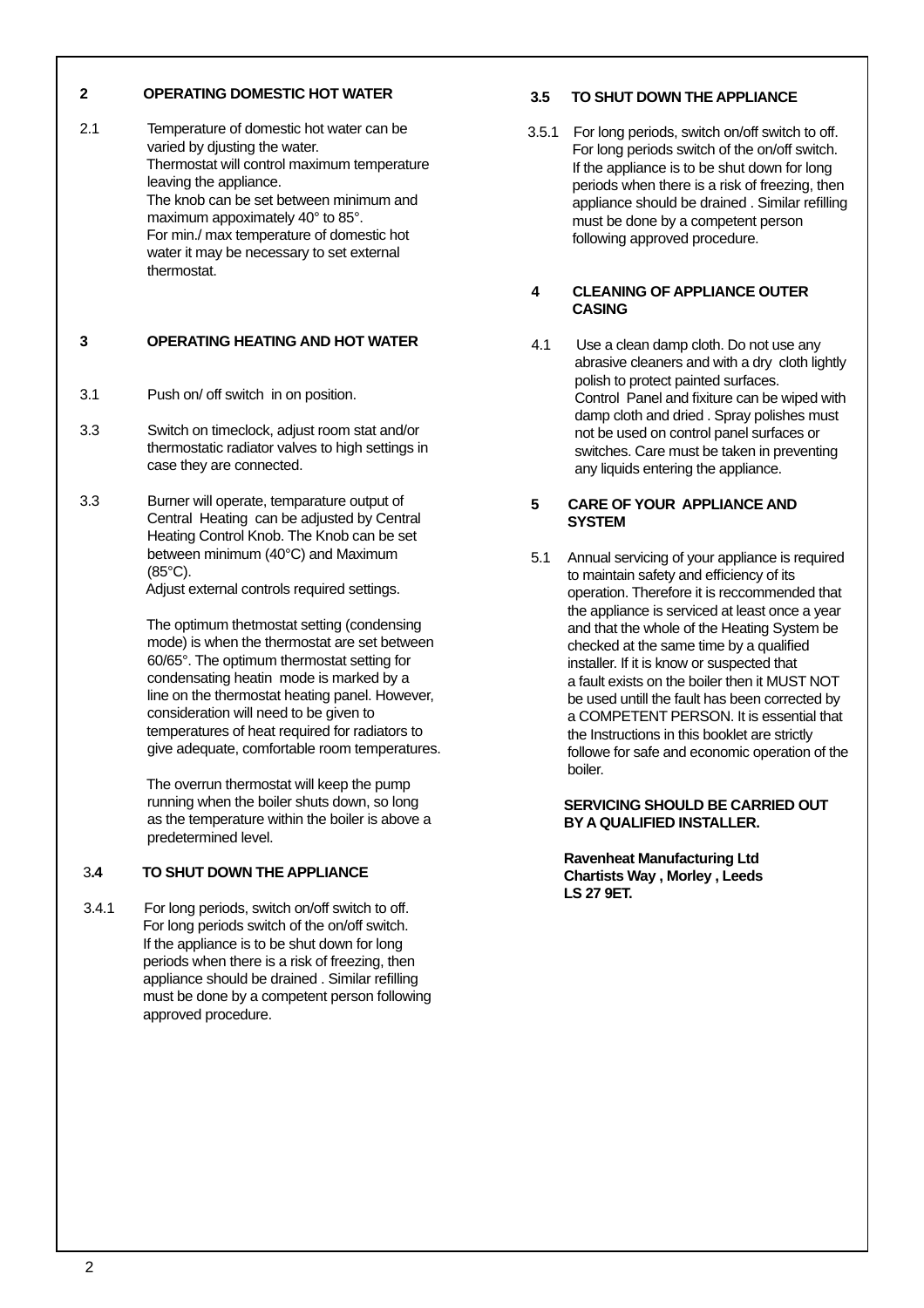# PANEL INSTRUMENT



Fig. 1